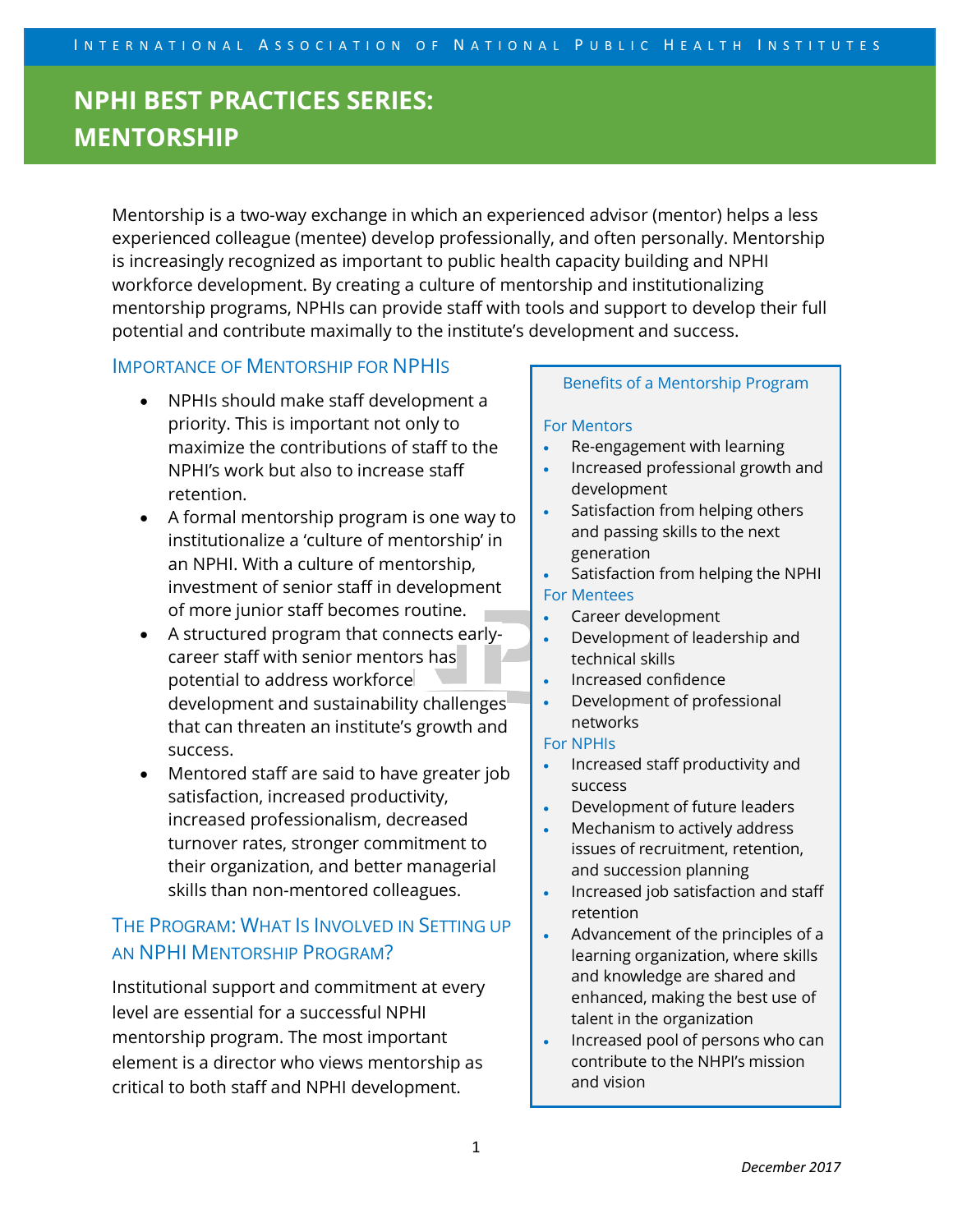With high-level support ensured, the next steps are to define the goals of the program and the resources needed and to create a structure and guidelines/policies that best suit the goals. This might include appointing a coordinator or committee to oversee and manage the program.

It might be prudent to start on a small scale to learn how mentoring fits into the organization and to identify obstacles and success factors. Once a structure is in place, the mentorship program can be scaled up as resources allow.

Additional ways NPHI leadership can help institutionalize a culture of mentorship include:

- Providing templates for structuring the mentor-mentee relationship
- Providing training on mentorship and coaching for mentors
- Providing visibility for mentors and mentees within the organization
- Providing small amounts of resources for carrying out mentored projects

### THE PARTICIPANTS: CHARACTERISTICS OF GOOD MENTORSHIP PROGRAM PARTICIPANTS

Mentors can come from any level of the organization or from outside the NPHI. Retired NPHI leaders often welcome opportunities to serve as mentors. In addition to proficiency in public health practice and a willingness to invest time and effort on behalf of a colleague, characteristics of persons who perform well as mentors include enthusiasm about the mentoring role, creativity in problem solving, strong communication skills, ability to bridge generational issues, and understanding of organizational culture. Successful mentees are those who have a demonstrated desire to learn, can describe their objectives for the partnership, and are willing to invest time and energy in the program.

Matching of mentors and mentees should be based on goals and interests of mentees and mentors, as well as the expressed learning needs of the mentee and skills and experience of the mentor. Successful mentoring requires the 'right' relationship between mentor and mentee; options for re-matching should be integrated into program planning.

### THE PARTNERSHIP: MAKING IT WORK

Every mentoring relationship is unique because each partner's experience, personality, and professional development objectives will differ. However, partnerships typically go through a series of stages such as the following:

- Preparation Both mentor and mentee must prepare individually and in partnership and clarify their expectations and roles (see Box).
- Negotiation Partners must agree on goals for the relationship, responsibilities of each partner, frequency and methods of communication, learning support required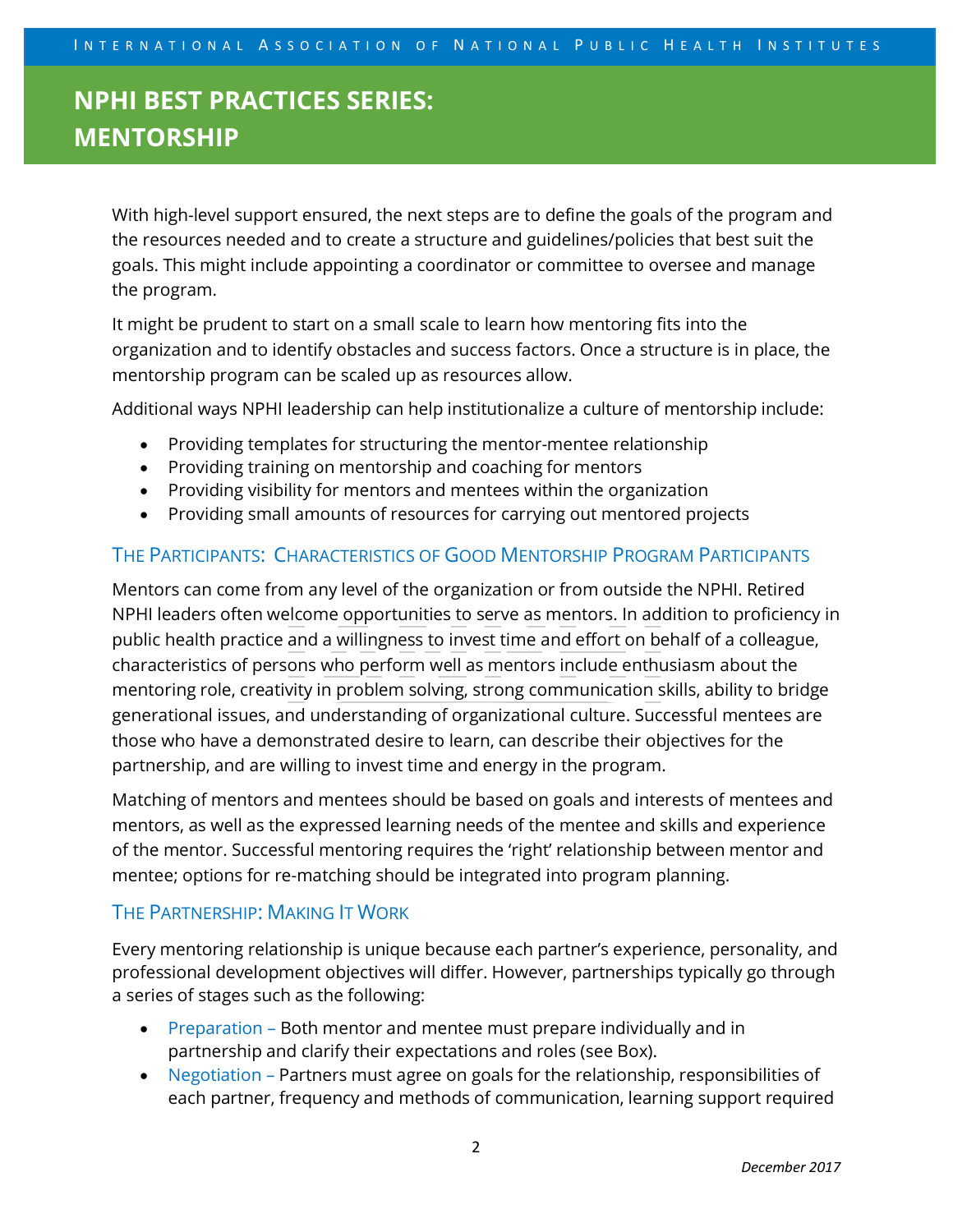for the mentee, confidentiality considerations, criteria for success, and approximate duration of the partnership. It is useful to have a formal program plan or mentoring agreement to formalize these decisions. Answers to some key questions might be helpful:

- o For the mentee, what challenges are you facing in your current situation? What are the personal and professional development goals and priorities that you want to focus on?
- o For the mentor, what knowledge and skills do you feel most comfortable sharing and focusing on?
- o For both:
	- § What are your expectations for the mentoring relationship?
	- § How much time can you devote?
	- § How and when do you prefer to meet/communicate?
	- § What are the potential obstacles to the partnership?
	- § What are potential benefits to the mentee, the mentor, and the NPHI?
- The pair should structure the relationship based on realistic determinations of availability and time. Experience shows that time required is often underestimated. Given the other duties and responsibilities of senior public health professionals, it can be a major barrier to program success. In addition, mentoring is a skill that does not necessarily come naturally to every accomplished senior scientist or public health leader; mentors can be expected to need training and support at different stages of the mentoring relationship.
- Project development Sometimes it is useful to have the mentorship focus on a particular project. A project can be an opportunity for the mentor to help the mentee with issues ranging from time management and delegation to communications and writing skills. If funds are available, a small amount of support, linked to specific deliverables, can be an incentive for both parties to invest the needed time in the partnership.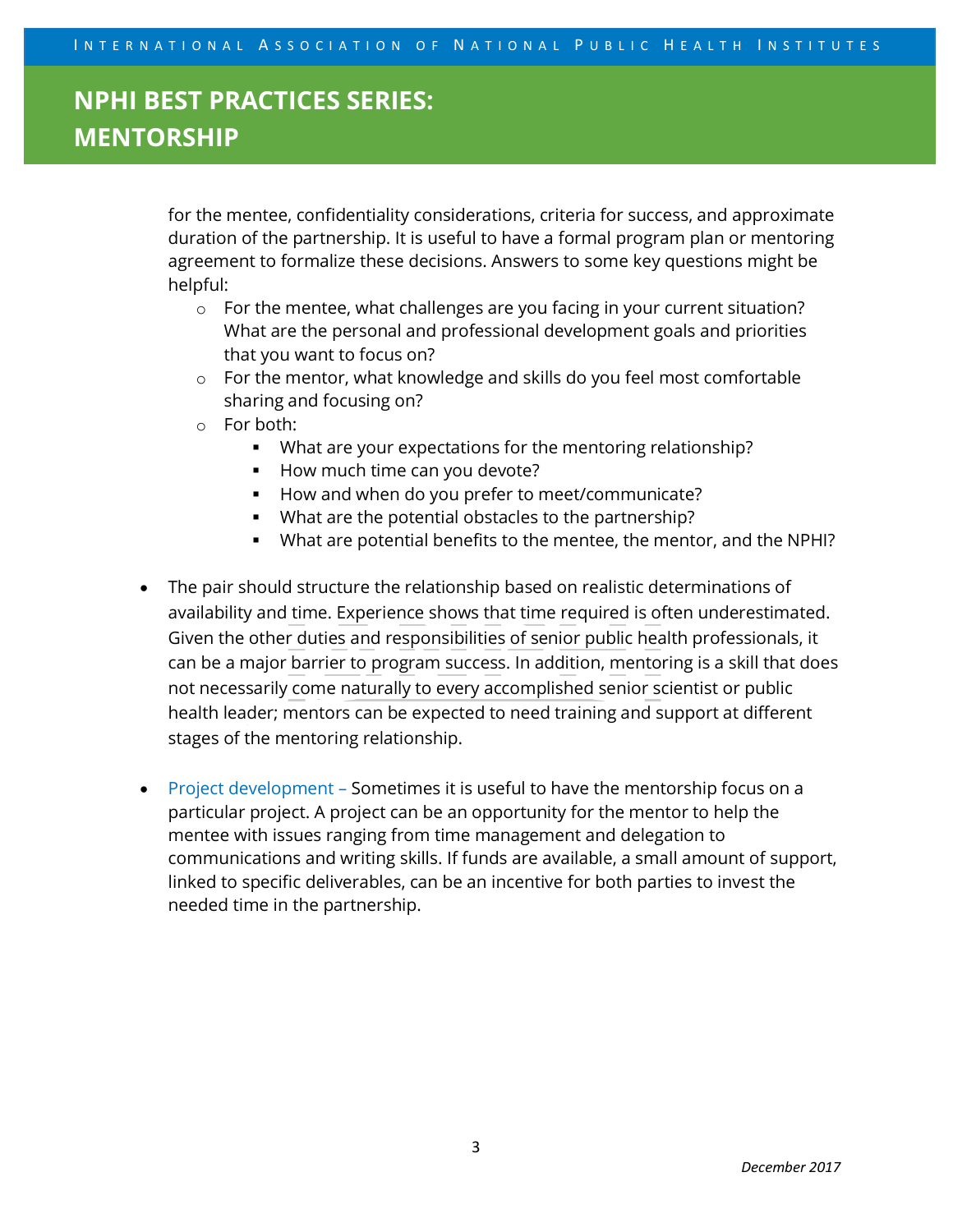• Partnership – Once the relationship has been formed and goals identified, the partners need to adjust to each other's style of working and communicating and begin the real work of making progress toward shared goals. As a team, the mentor and mentee should revisit the program plan and the learning process periodically, reflect on the mentoring relationship, assess progress, and make any adjustments to ensure a successful outcome.

#### Roles and Responsibilities

Partners in a mentoring relationship share a basic set of roles and responsibilities, such as to establish expectations, make a realistic determination of time to devote to the partnership, communicate at agreed-upon intervals, and agree to fully support and participate in the program. Beyond this, there is no single formula for a mentoring relationship, and roles and activities might vary based on the mentee's goals and the stage of the partnership.

#### In a successful mentorship relationship, the mentor's roles can include:

- ü *Communicato*r encourage two-way exchange of information
- ü *Counselor* listen actively and explore options for achieving goals; share experiences on stress management, life/work balance, time management
- ü *Motivator/advocate* provide encouragement and support in pursuing goals
- $\checkmark$  **Sponsor** create opportunities; support the mentee's growth as an NPHI leader
- $\checkmark$  **Coach** clarify goals and developmental needs; teach managerial and technical skills; help plan a research and publication schedule; critique manuscripts and proposals
- **△ Advisor** recommend strategies for career development; help identify obstacles and appropriate actions to overcome them
- $\sqrt{\phantom{a}}$  **Role model** teach by example
- ü *Referral agent* identify resources and experiences to broaden skills and/or experience
- ü *Door opener* expand the mentee's professional network; identify resources to support professional development and career progression

#### **The mentee's roles can include:**

- **Initiator** schedule discussions and actively seek the mentor's advice; identify needed skills, knowledge, and goals
- $\checkmark$  **Planner** maintain a program plan and work with the mentor to set realistic goals, developmental activities, and milestones
- ü *Resource partner* work with the mentor to seek resources for learning and career development
- $\checkmark$  **Continuous learner** actively participate in the mentoring process and demonstrate a willingness to take full advantage of this opportunity to learn; contribute ideas about options for solving problems; learn and practice self-empowering skills and behaviors; attend professional development programs and events sponsored by the NPHI or partners